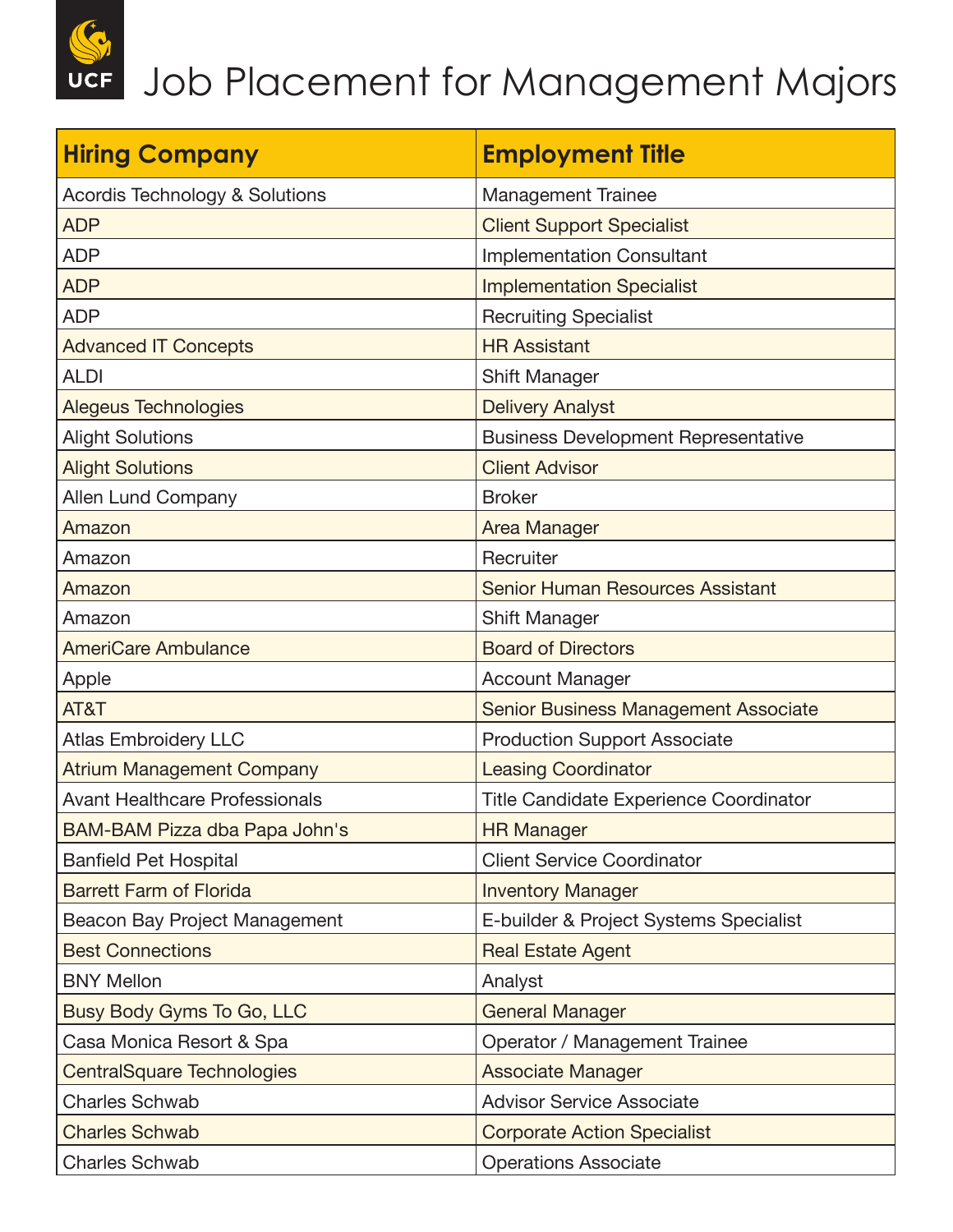| <b>Hiring Company</b>                        | <b>Employment Title</b>                   |
|----------------------------------------------|-------------------------------------------|
| Chick-fil-A                                  | <b>Director</b>                           |
| Children's Home Society of Florida           | <b>Talent Services Support</b>            |
| Chipotle                                     | <b>Management Apprentice</b>              |
| Circle Property Management, Inc.             | Assistant Special Projects Manager Intern |
| Companion Life Insurance                     | <b>Director of Marketing</b>              |
| Cowen Inc.                                   | Asst VP, AP Manager                       |
| <b>CURIS Systems, LLC</b>                    | <b>Production Manager</b>                 |
| <b>CXI (Currency Exchange International)</b> | <b>HR Co-Op</b>                           |
| Deloach PL                                   | <b>Accounting Support</b>                 |
| <b>Deloitte US Delivery Center</b>           | <b>Solution Analyst</b>                   |
| <b>DHL</b>                                   | <b>Sales Executive</b>                    |
| DiamondZoft Baseball                         | <b>Assistant Project Manager</b>          |
| <b>Disney Springs</b>                        | Supervisor                                |
| <b>Edge Realty Advisors</b>                  | <b>Research Analyst</b>                   |
| El Cerro                                     | General Manager                           |
| Engel & Völkers                              | <b>Real Estate Advisor</b>                |
| <b>Enterprise Holdings</b>                   | <b>Management Trainee</b>                 |
| <b>Enterprise Holdings</b>                   | <b>Sales Management Trainee</b>           |
| Ernst & Young                                | <b>FCC Associate Analyst</b>              |
| Ernst & Young                                | <b>SDC</b>                                |
| eXp Realty LLC                               | <b>Real Estate Agent</b>                  |
| <b>Extreme Graphics</b>                      | <b>Assistant Manager</b>                  |
| <b>Fabulous</b>                              | Digital Marketing Manager                 |
| <b>Fanduel Inc</b>                           | <b>Account Manager</b>                    |
| <b>FIS</b>                                   | <b>Agile Scrum Master</b>                 |
| <b>Flight Training Professionals</b>         | <b>Certified Flight Instructor</b>        |
| Florida Express Environmental                | Sales Manager                             |
| <b>Freedom Realty Firm</b>                   | <b>Home Buying Specialist</b>             |
| <b>Freelance Media Production</b>            | Unknown                                   |
| <b>Greenville Triumph SC</b>                 | <b>Equipment Manager</b>                  |
| <b>Hanover Research</b>                      | <b>Business Development Associate</b>     |
| <b>HarborChase Senior Living</b>             | <b>Director of Life Enrichment</b>        |
| <b>Highstar Travel Group</b>                 | <b>Sales &amp; Marketing Specialist</b>   |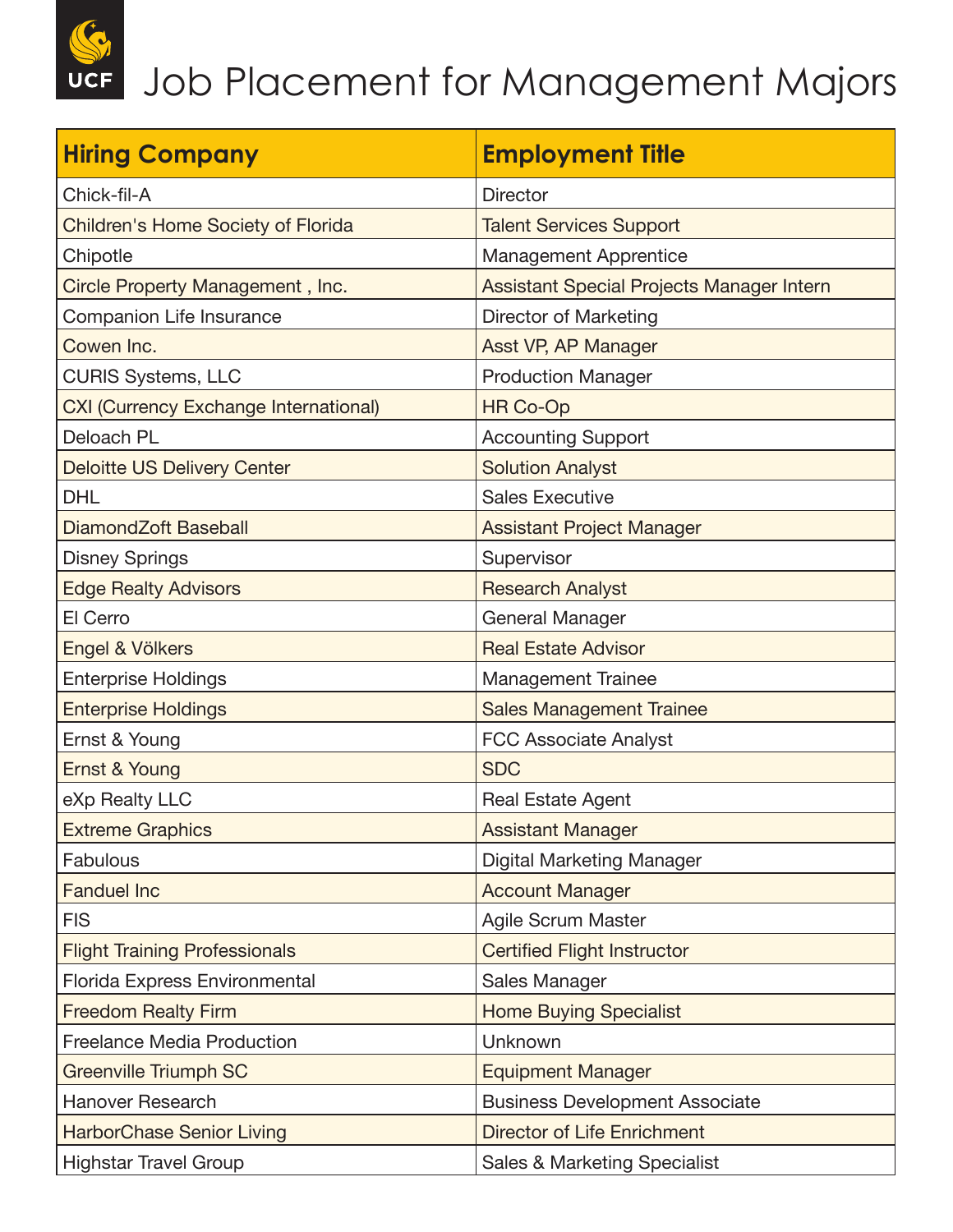**UCF** 

| <b>Hiring Company</b>                   | <b>Employment Title</b>                     |
|-----------------------------------------|---------------------------------------------|
| <b>Hilton Grand Vacations</b>           | Housekeeping Supervisor                     |
| <b>Hilton Grand Vacations</b>           | <b>Vacation Business Coordinator</b>        |
| <b>Hobbs Pharmacy</b>                   | Social Media Manager                        |
| <b>Holler-Classic Automotive Group</b>  | <b>Payroll &amp; Recruiting Assistant</b>   |
| JMC, Inc.                               | <b>Contractor Assistant</b>                 |
| <b>Jones Lang LeSalle Brokerage</b>     | <b>Property Administrator</b>               |
| Kentarus Group Inc                      | COO                                         |
| Keyot                                   | Crew212 Project Manager                     |
| Knight Library                          | Manager                                     |
| <b>KPMG LLP</b>                         | <b>Tax Associate Analyst</b>                |
| <b>L3Harris Corporation</b>             | Human Resources - Special Projects Intern   |
| <b>L3Harris Corporation</b>             | <b>Tax Associate</b>                        |
| Liberty Mutual Insurance Company        | <b>Claims Adjuster</b>                      |
| <b>Liberty Mutual Insurance Company</b> | <b>Claims Team Manager</b>                  |
| Lo Amo Jewelry                          | <b>Marketing Director</b>                   |
| <b>Lockheed Martin</b>                  | <b>Configuration Analyst Associate</b>      |
| <b>Lockheed Martin</b>                  | <b>Employment Representative Associate</b>  |
| <b>Lockheed Martin</b>                  | <b>Integrated Program Planner Associate</b> |
| <b>Lockheed Martin</b>                  | <b>Manufacturing Planner</b>                |
| <b>Lockheed Martin</b>                  | <b>Master Planning</b>                      |
| <b>Lockheed Martin</b>                  | <b>Multi-Functional Financial Analyst</b>   |
| <b>Lockheed Martin</b>                  | <b>Program Planner Associate</b>            |
| <b>Lockheed Martin</b>                  | Program Planner Associate                   |
| <b>Lockheed Martin</b>                  | <b>Project Engineer</b>                     |
| <b>Lockheed Martin</b>                  | <b>Project Management Office Support</b>    |
| <b>Lockheed Martin</b>                  | <b>Subcontract Administrator</b>            |
| Loews Hotel & Co                        | Food and Beverage MIT                       |
| <b>Lumen Technologies</b>               | <b>Operations Engineer II</b>               |
| Manheim                                 | <b>Client Services Coordinator</b>          |
| <b>Marcus &amp; Millichap</b>           | Associate                                   |
| <b>Marriott Vacations Worldwide</b>     | <b>Manager Trainee</b>                      |
| <b>MassMutual</b>                       | <b>Financial Advisor</b>                    |
| Mondelez International                  | Sales Service Representative                |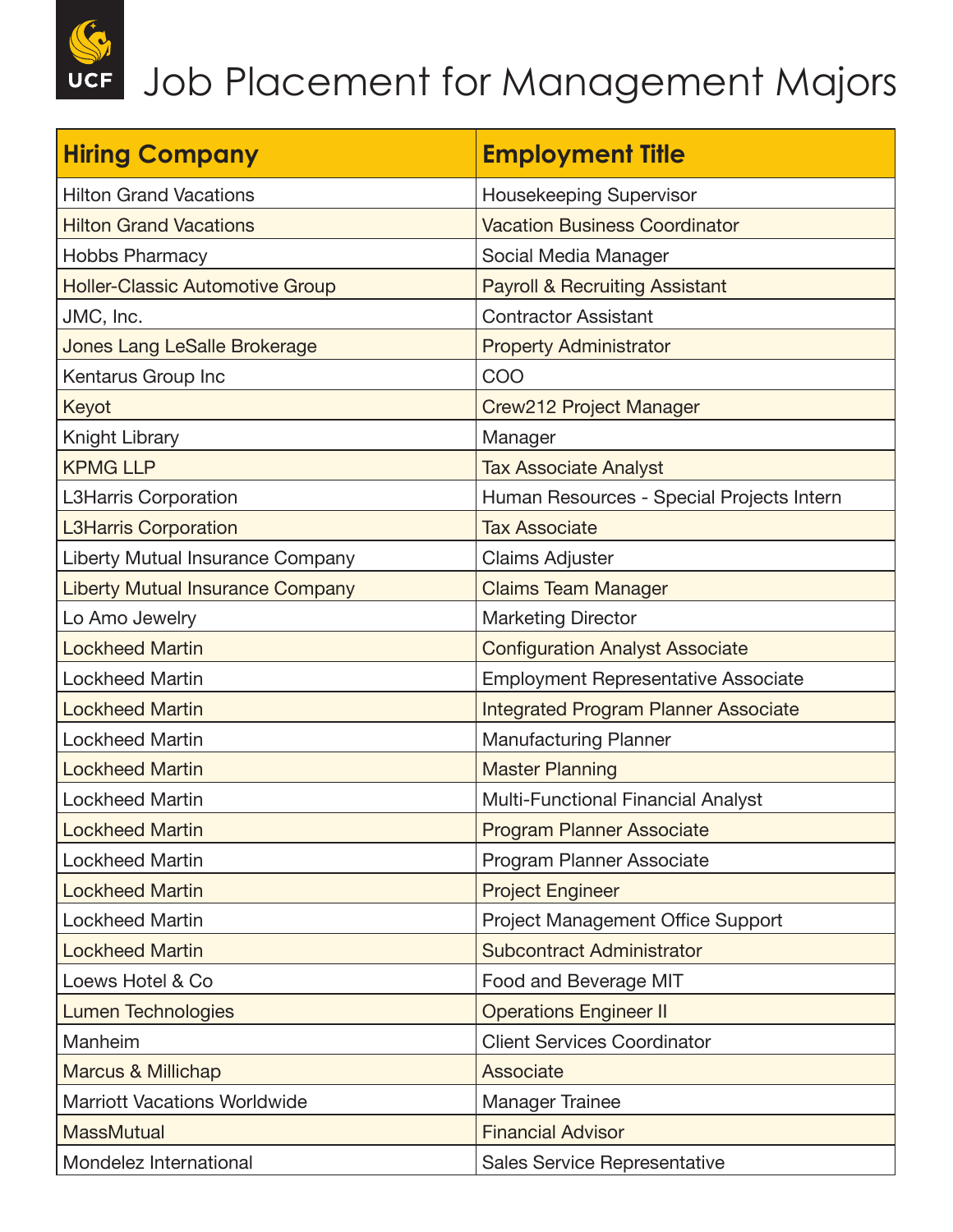| <b>Hiring Company</b>                     | <b>Employment Title</b>                                         |
|-------------------------------------------|-----------------------------------------------------------------|
| <b>MOSYLE</b>                             | <b>Customer Success Coordinator</b>                             |
| <b>MW Designs (United Kingdom)</b>        | <b>Design Office Manager</b>                                    |
| <b>Nations Lending Corp</b>               | <b>Originator Assistant-PMA</b>                                 |
| <b>Nesco Resource</b>                     | Recruiter                                                       |
| Nielsen Holdings                          | Data Analyst                                                    |
| No Company Website - Placement Data       | <b>Manager of Retail Partnerships</b>                           |
| Northrop Grumman, Inc.                    | Consultant                                                      |
| <b>Northwestern Mutual</b>                | <b>Financial Representative</b>                                 |
| <b>Oracle Netsuite</b>                    | <b>Business Development Representative</b>                      |
| <b>Orange County Government</b>           | <b>Senior Fiscal Coordinator</b>                                |
| Orlando Sports & Entertainment District   | General Management                                              |
| <b>Orlando Utilities Commission (OUC)</b> | Contractor                                                      |
| Palmano Group Real Estate Brokerage       | Realtor                                                         |
| Perko Inc.                                | <b>Customer Service Representative</b>                          |
| PlanSource                                | <b>Customer Success Associate-NAC</b>                           |
| <b>PPG Architectural Coatings</b>         | <b>Lead Sales Associate</b>                                     |
| Professional Employer Resources           | <b>HR Assistant</b>                                             |
| Publix Super Markets, Inc.                | <b>Customer Service Team Leader</b>                             |
| Publix Super Markets, Inc.                | <b>HR Associate</b>                                             |
| Qualtrics                                 | <b>Sales Development (Account Executive)</b>                    |
| Ravago Holdings America                   | <b>Account Specialist</b>                                       |
| <b>Regal Marine Industries Inc</b>        | <b>Financial Analyst</b>                                        |
| Reid's Glass Tinting and Auto Detailing   | <b>Assistant Manager</b>                                        |
| <b>Robins &amp; Morton</b>                | <b>Field Engineer</b>                                           |
| <b>Rothkopf Enterprise</b>                | Social Media Marketing                                          |
| <b>Saint Paul's Outreach</b>              | <b>Missionary</b>                                               |
| <b>ScribeAmerica</b>                      | <b>Hiring Associate</b>                                         |
| <b>SeaWorld Parks &amp; Entertainment</b> | <b>Assistant Supervisor of Operations and Arrivals.</b>         |
| SeaWorld Parks & Entertainment            | <b>Risk Management</b>                                          |
| <b>Sherwin Williams</b>                   | <b>Customer Service Rep</b>                                     |
| <b>Siemens</b>                            | Commercial Project Management Leadership<br>Development Program |
| Spot Me                                   | <b>Vice President</b>                                           |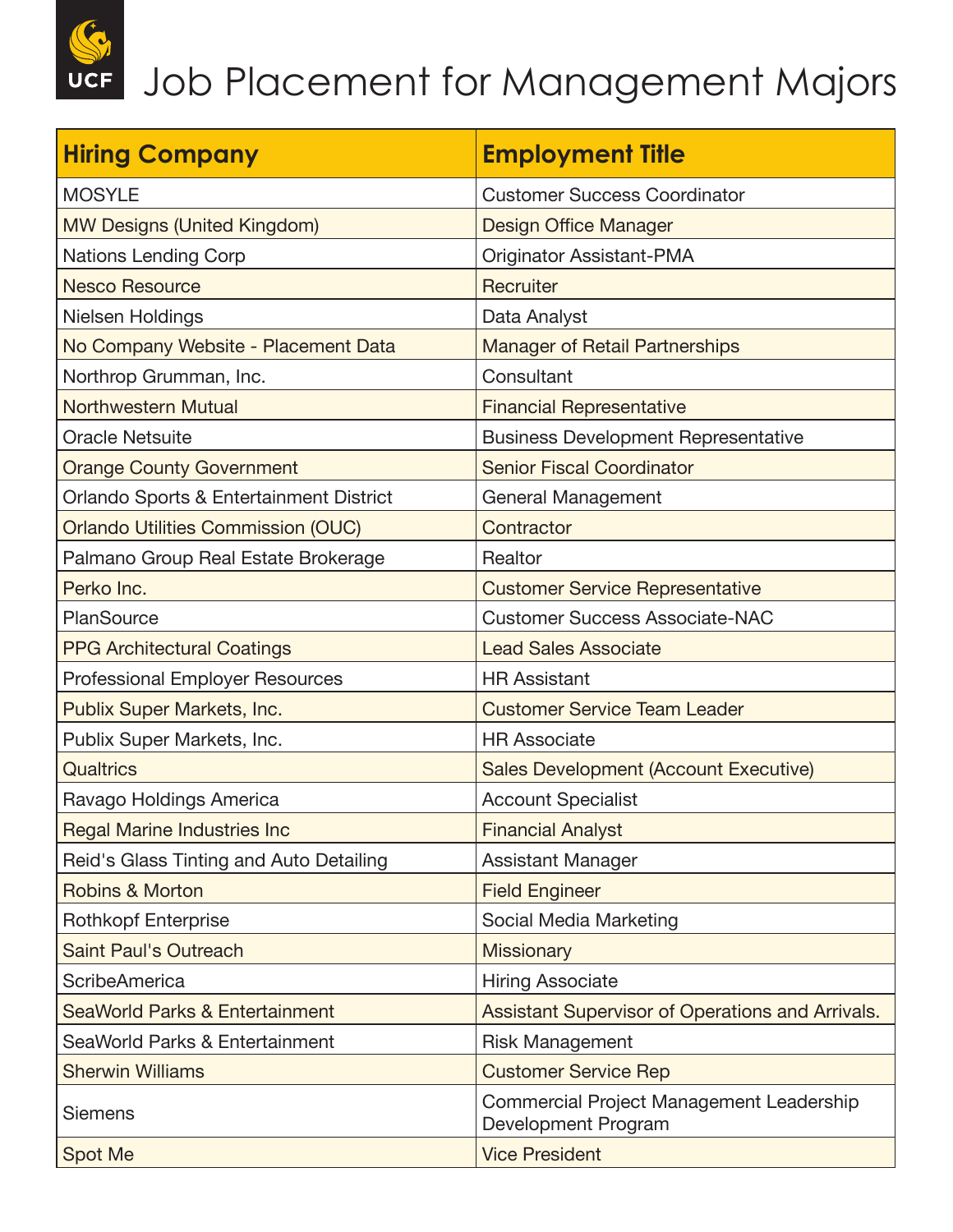| <b>Hiring Company</b>                               | <b>Employment Title</b>                                |
|-----------------------------------------------------|--------------------------------------------------------|
| Sprint                                              | <b>Outside Sales Consultant</b>                        |
| <b>SVN Alliance Commercial Real Estate Advisors</b> | <b>Office Manager</b>                                  |
| <b>Talent Solvers</b>                               | <b>Talent Acquisition</b>                              |
| <b>Target</b>                                       | <b>Human Resources Expert</b>                          |
| <b>TD Bank</b>                                      | <b>Customer Service Representative</b>                 |
| <b>Techtronic Industries North America (TTI)</b>    | <b>Event Marketing Specialist</b>                      |
| <b>TEKsystems</b>                                   | <b>Sourcing Specialist</b>                             |
| The Fessler Agency                                  | <b>Agency Assistant</b>                                |
| The Institute of Internal Auditors                  | <b>HR Talent Acquistion Specialist</b>                 |
| <b>The Navigators</b>                               | <b>Edge Corps Staff</b>                                |
| The Real Estate Collection, LLC                     | Realtor                                                |
| The Walt Disney Company                             | <b>Guest Experience Manager</b>                        |
| The Walt Disney Company                             | Merchandise Coordinator                                |
| The Walt Disney Company                             | <b>Operations Coordinator</b>                          |
| <b>Thinkingbelt Entertainment LLC</b>               | Founder                                                |
| <b>Thomas Lumber Co</b>                             | <b>Inside Sales</b>                                    |
| <b>Tires Plus</b>                                   | <b>General Service Tech</b>                            |
| <b>Tom James Company</b>                            | <b>Professional Clothier</b>                           |
| <b>Total Quality Logistics (TQL)</b>                | Logistics Account Executive                            |
| <b>Total Wine &amp; More</b>                        | Senior Demand Planning & Replenishment Spe-<br>cialist |
| Toyota                                              | <b>Sales Consultant</b>                                |
| <b>United World Electric</b>                        | <b>Clerical Office Worker</b>                          |
| Universal Orlando Resort                            | <b>Assistant Manager, Store</b>                        |
| <b>Universal Orlando Resort</b>                     | <b>Event Operations Supervisor</b>                     |
| Universal Orlando Resort                            | <b>Events Coordinator</b>                              |
| <b>US Army Reserves</b>                             | <b>Intelligence Analyst</b>                            |
| <b>VHB</b>                                          | <b>Human Resources Director</b>                        |
| <b>Vineyard Vines LLC</b>                           | <b>Crew Lead / General Management</b>                  |
| Walgreens                                           | Assistant Store Manager Trainee                        |
| <b>Wegmans Food Markets Inc</b>                     | Service Team Leader in Training                        |
| Wharton-Smith, Inc.                                 | <b>HR Assistant</b>                                    |
| <b>Your Florida House Team</b>                      | <b>Client Care Manager</b>                             |